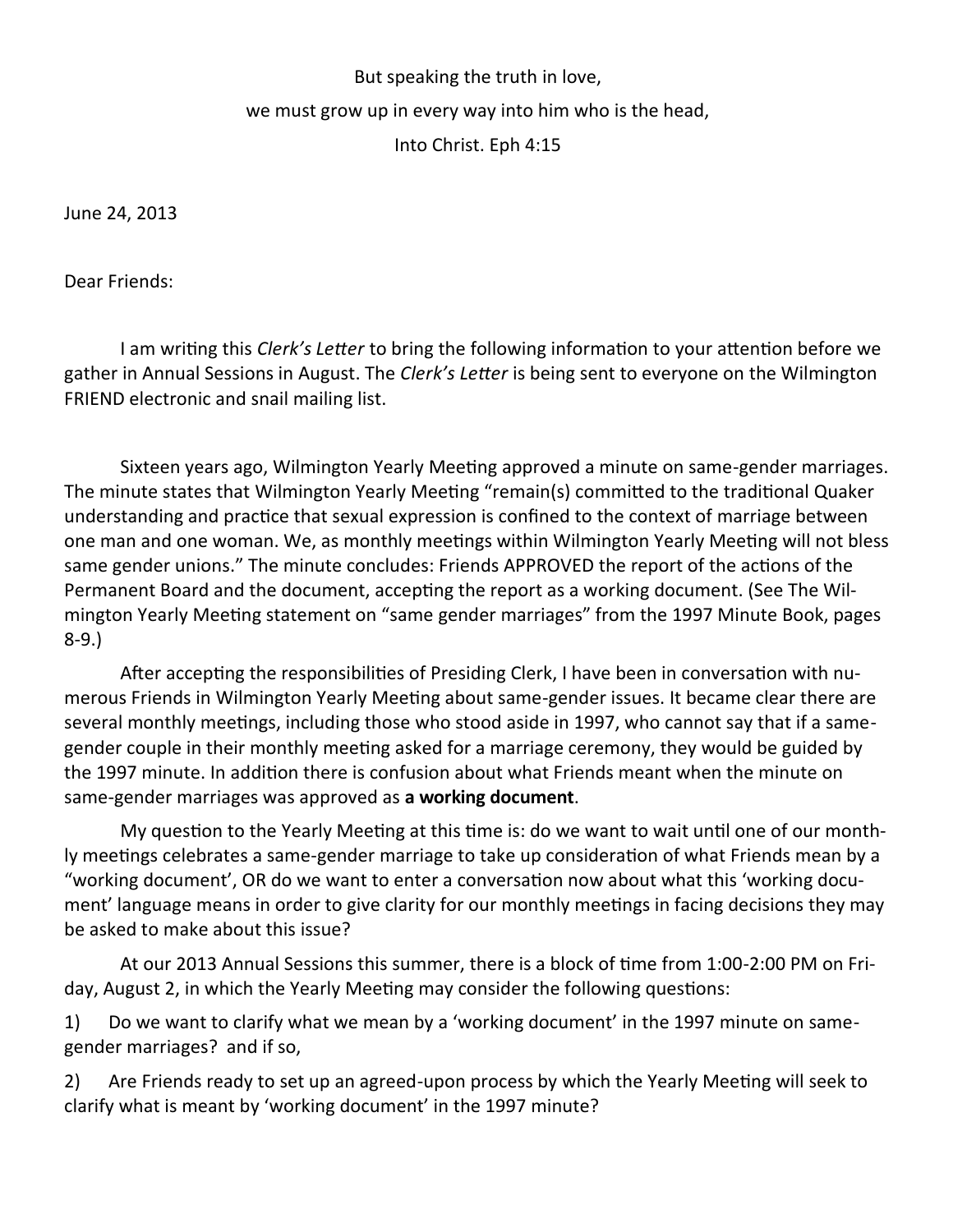I have always believed it is our intention as Wilmington Yearly Meeting Friends to honor the minutes we approve. The purpose of Friday's meeting is not to discuss same-gender but marriages but rather to decide how to honor the intention of the 1997 minute on same-gender marriages. It will allow us time to seek a sense of the meeting on where we go from here.

Please be in attendance during the Meeting for Business sessions. Your prayerful participation and listening as a community under guidance of the Holy Spirit is what makes Quaker business procedure so powerful.

May our time together be blessed by Christ's Presence amongst us.

Patricia Thomas, Presiding Clerk Wilmington Yearly Meeting